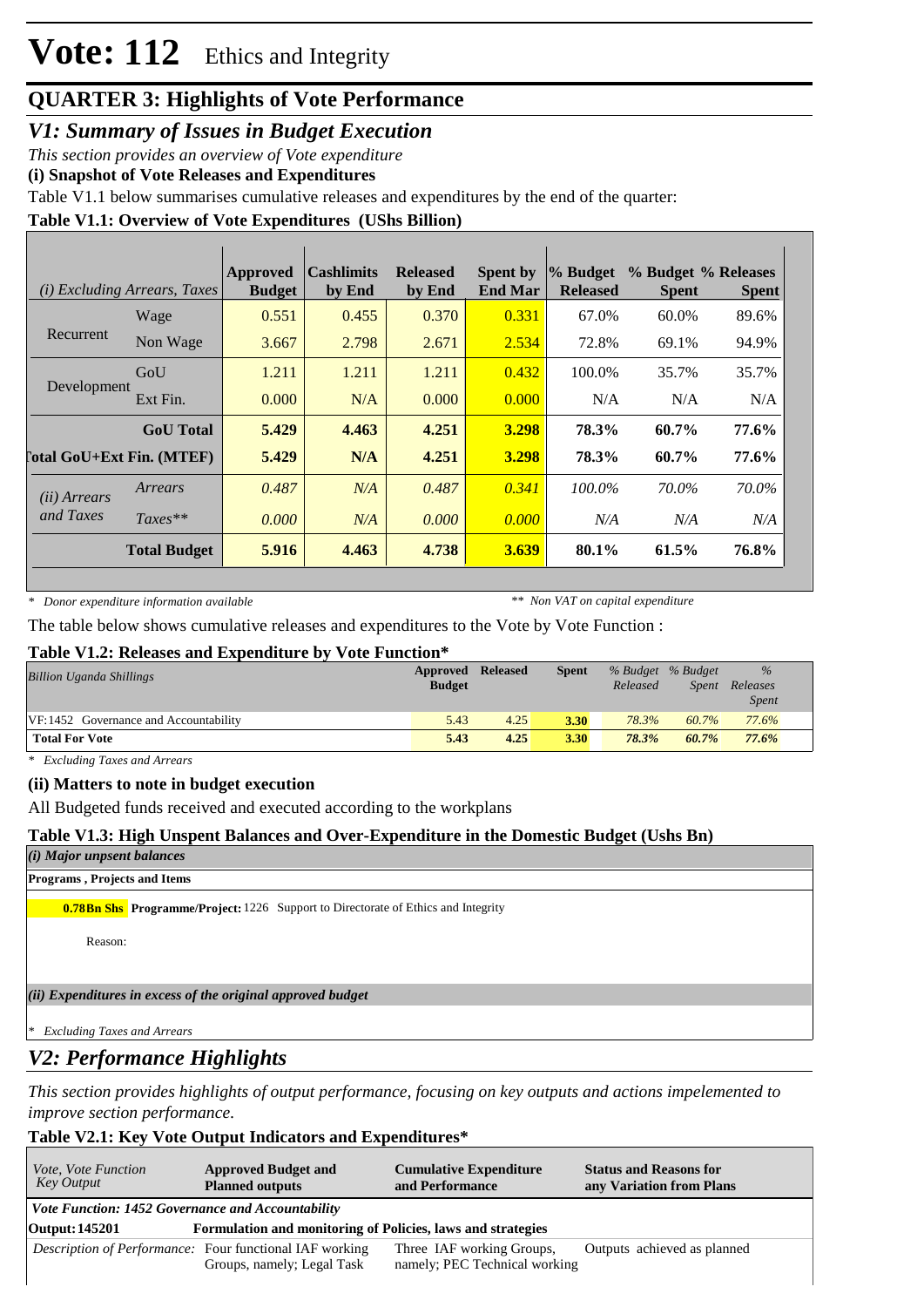| Vote, Vote Function<br><b>Key Output</b>             | <b>Approved Budget and</b><br><b>Planned outputs</b>                                                            | <b>Cumulative Expenditure</b><br>and Performance                                 | <b>Status and Reasons for</b><br>any Variation from Plans |       |
|------------------------------------------------------|-----------------------------------------------------------------------------------------------------------------|----------------------------------------------------------------------------------|-----------------------------------------------------------|-------|
|                                                      | Force, NACS Technical<br>working Group, ACPPP Task<br>Force and Communication<br>working Group functional       | Group, ACPPP Task Force and<br>Legal Task Force were<br>functional               |                                                           |       |
| Performance Indicators:                              |                                                                                                                 |                                                                                  |                                                           |       |
| No. of functional IAF<br>working groups              | 4                                                                                                               | 3                                                                                |                                                           |       |
| <b>Output Cost:</b>                                  | UShs Bn:<br>0.924                                                                                               | UShs Bn:                                                                         | 0.585<br>% Budget Spent:                                  | 63.3% |
| <b>Output: 145202</b>                                | <b>Public education and awareness</b>                                                                           |                                                                                  |                                                           |       |
|                                                      | Description of Performance: 8 district integrity promotion<br>forums established and their<br>capacity enhanced | 3 district integrity promotion<br>forum established and the<br>capacity enhanced | Outputs achieved as planned                               |       |
| <b>Output Cost:</b>                                  | UShs Bn:<br>0.997                                                                                               | UShs Bn:                                                                         | 0.701<br>% Budget Spent:                                  | 70.3% |
| <b>Output: 145204</b>                                | <b>National Anti Corruption Startegy Coordinated</b>                                                            |                                                                                  |                                                           |       |
| Description of Performance: National Anti Corruption | Strategy (NACS) disseminated<br>to 40 districts                                                                 | National Anti Corruption<br>Strategy (NACS) disseminated<br>to 30 districts      | Outputs achieved as planned                               |       |
| <b>Output Cost:</b>                                  | UShs Bn:<br>0.274                                                                                               | UShs Bn:                                                                         | % Budget Spent:<br>0.195                                  | 71.3% |
| <b>Vote Function Cost</b>                            | <b>UShs Bn:</b>                                                                                                 | 5.429 UShs Bn:                                                                   | 3.298 % Budget Spent:                                     | 60.7% |
| <b>Cost of Vote Services:</b>                        | $UShs Bn$ :                                                                                                     | 5.429 UShs Bn:                                                                   | 3.298 % Budget Spent:                                     | 60.7% |

# **QUARTER 3: Highlights of Vote Performance**

*\* Excluding Taxes and Arrears*

There is a capacity gap in use of OBT and IFMS as a result of having new in the Policy and Planning Unit

### **Table V2.2: Implementing Actions to Improve Vote Performance**

| <b>Planned Actions:</b>                                                                                                                                | <b>Actual Actions:</b>                                                                                                                                 | <b>Reasons for Variation</b>                                                              |
|--------------------------------------------------------------------------------------------------------------------------------------------------------|--------------------------------------------------------------------------------------------------------------------------------------------------------|-------------------------------------------------------------------------------------------|
| Vote: 112 Ethics and Integrity                                                                                                                         |                                                                                                                                                        |                                                                                           |
| Vote Function: 1452 Governance and Accountability                                                                                                      |                                                                                                                                                        |                                                                                           |
| Joint Monitoring with sector institutions<br>mandated to undertake monitoring<br>conducted.                                                            | <b>Joint Monitoring with sector</b><br>institutions mandated to undertake<br>monitoring was not conducted in O3                                        | Funds was not allocated for this output                                                   |
| Advertise and fill all approved 40%<br>vacant positions                                                                                                | Advertised and filled positions of two<br>Legal Officers and interviews held for<br><b>Senior Ethics Officer</b>                                       | Outputs achieved as planned                                                               |
| Build capacity of the 20 non state actors<br>and 8 integrity promotion forums to<br>effectively mobilise the public to demand<br>for service delivery. | Build capacity of the 20 non state actors<br>and 3 integrity promotion forums to<br>effectively mobilise the public to<br>demand for service delivery. | Capacity building for 5 District Integrety<br>Promotion Forum shall be conducted in<br>Q4 |

## *V3: Details of Releases and Expenditure*

*This section provides a comprehensive summary of the outputs delivered by the Vote and further details of Vote expenditures by Vote Function and Expenditure Item.*

#### **Table V3.1: GoU Releases and Expenditure by Output\***

| <b>Billion Uganda Shillings</b>                                    |      | <b>Released</b> | <b>Spent</b> | $%$ GoU<br><b>Budget</b><br>Released | $%$ GoU<br><b>Budget</b><br><i>Spent</i> | $%$ GoU<br>Releases<br><i>Spent</i> |
|--------------------------------------------------------------------|------|-----------------|--------------|--------------------------------------|------------------------------------------|-------------------------------------|
| VF:1452 Governance and Accountability                              | 5.43 | 4.25            | 3.30         | 78.3%                                | 60.7%                                    | 77.6%                               |
| Class: Outputs Provided                                            | 4.22 | 3.04            | 2.87         | 72.1%                                | 67.9%                                    | 94.2%                               |
| 145201 Formulation and monitoring of Policies, laws and strategies | 0.92 | 0.64            | 0.58         | 69.7%                                | 63.3%                                    | 90.8%                               |
| 145202 Public education and awareness                              | 1.00 | 0.73            | 0.70         | 73.5%                                | 70.3%                                    | 95.6%                               |
| 145204 National Anti Corruption Startegy Coordinated               |      | 0.20            | 0.20         | 71.4%                                | 71.3%                                    | 99.9%                               |
| 145205 DEI Support Services                                        | 2.02 | 1.47            | 1.38         | 72.6%                                | 68.4%                                    | 94.3%                               |
| Class: Capital Purchases                                           |      | 1.21            | 0.43         | $100.0\%$                            | 35.7%                                    | 35.7%                               |
| 145271 Acquisition of Land by Government                           | 0.75 | 0.25            | 0.06         | 33.2%                                | 7.7%                                     | 23.3%                               |
| 145275 Purchase of Motor Vehicles and Other Transport Equipment    | 0.25 | 0.25            | 0.31         | $100.0\%$                            | 121.2%                                   | 121.2%                              |
| 145276 Purchase of Office and ICT Equipment, including Software    |      | 0.25            | 0.05         | 250.0%                               | 46.1%                                    | 18.4%                               |
| 145278 Purchase of Office and Residential Furniture and Fittings   |      | 0.46            | 0.02         | 416.5%                               | 20.8%                                    | 5.0%                                |
| <b>Total For Vote</b>                                              | 5.43 | 4.25            | 3.30         | 78.3%                                | 60.7%                                    | 77.6%                               |

*\* Excluding Taxes and Arrears*